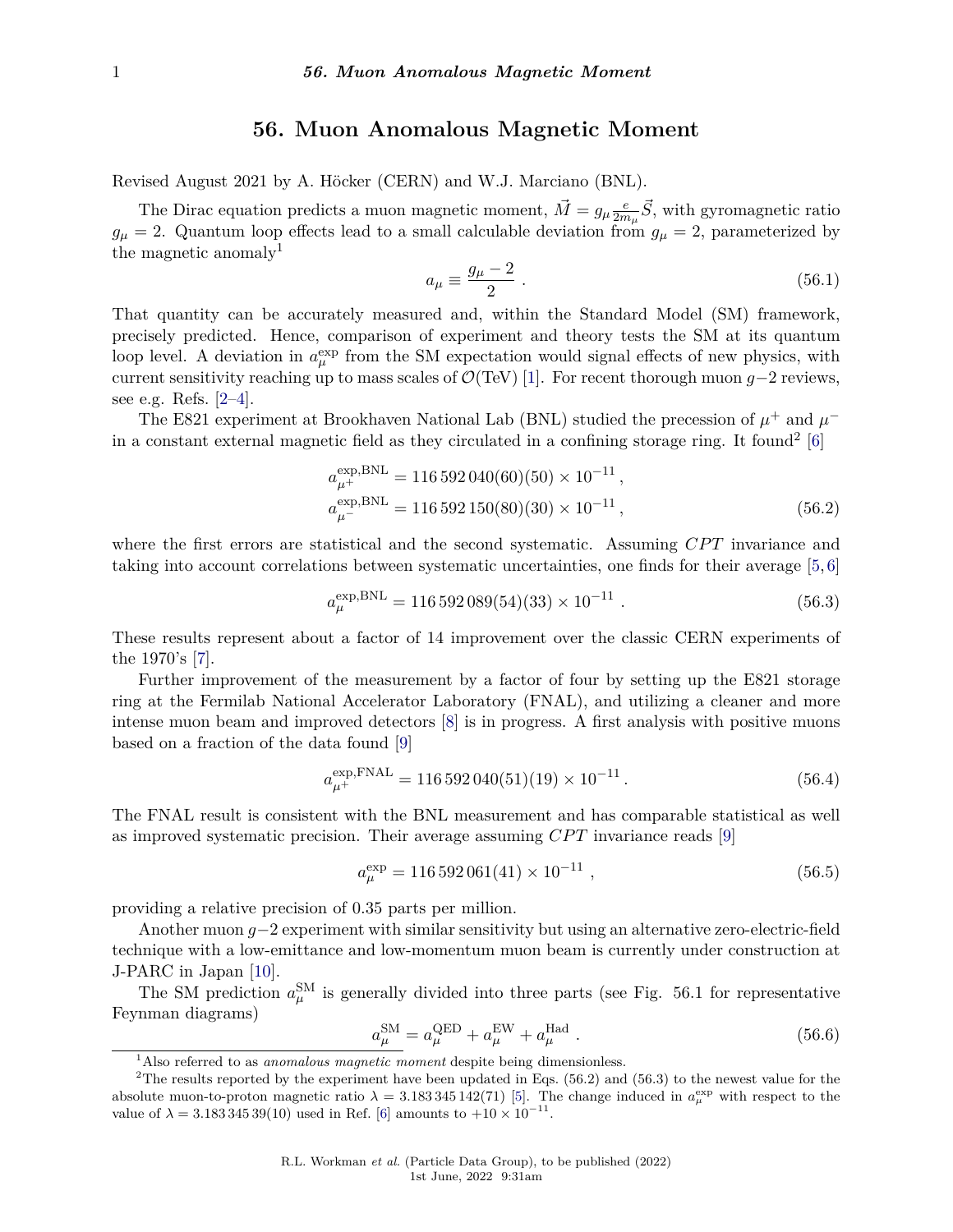

Figure 56.1: Representative diagrams contributing to  $a_{\mu}^{\text{SM}}$ . From left to right: first order QED (Schwinger term), lowest-order weak, lowest-order hadronic.

In the following discussion we use the numerical estimates provided by the Muon *g*−2 Theory Initiative White Paper [\[4\]](#page-5-0).

The QED part includes all photonic and leptonic  $(e, \mu, \tau)$  loops starting with the classic  $\alpha/2\pi$ Schwinger contribution [\[11\]](#page-5-7). It has been computed through five loops  $[4, 12, 13]$  $[4, 12, 13]$  $[4, 12, 13]$  $[4, 12, 13]$  $[4, 12, 13]$ 

$$
a_{\mu}^{\text{QED}} = \frac{\alpha}{2\pi} + 0.765857420(13) \left(\frac{\alpha}{\pi}\right)^2 + 24.05050985(23) \left(\frac{\alpha}{\pi}\right)^3 + 130.8782(60) \left(\frac{\alpha}{\pi}\right)^4 + 751.0(9) \left(\frac{\alpha}{\pi}\right)^5 + \dots
$$
 (56.7)

with little change in the coefficients since our last update of this review. Employing  $\alpha^{-1}$  = 137.035 999 046(27), obtained from the precise measurements of  $h/m_{\text{Cs}}$  [\[14\]](#page-5-10), the Rydberg constant, and  $m_{\text{Cs}}/m_e$  leads to<sup>[3](#page-1-0)</sup> [\[12\]](#page-5-8)

$$
a_{\mu}^{\text{QED}} = 116\,584\,718.93(0.10) \times 10^{-11},\tag{56.8}
$$

where the small error results mainly from the uncertainties in the estimate of the six loop contribution and in  $\alpha$ .

Loop contributions involving heavy  $W^{\pm}$ , Z or Higgs particles are collectively labeled as  $a_{\mu}^{\text{EW}}$ . They are suppressed by at least a factor of  $(\alpha/\pi) \cdot (m_\mu^2/m_W^2) \simeq 4 \times 10^{-9}$ . At 1-loop order [\[18\]](#page-5-11)

$$
a_{\mu}^{\text{EW}}[1\text{-loop}] = \frac{G_{\mu}m_{\mu}^{2}}{8\sqrt{2}\pi^{2}} \left[ \frac{5}{3} + \frac{1}{3} \left( 1 - 4\sin^{2}\theta_{\text{W}} \right)^{2} + \mathcal{O}\left(\frac{m_{\mu}^{2}}{M_{W}^{2}}\right) + \mathcal{O}\left(\frac{m_{\mu}^{2}}{m_{H}^{2}}\right) \right]
$$
  
= 194.8 × 10<sup>-11</sup>, (56.9)

for  $\sin^2\theta_W \equiv 1 - M_W^2/M_Z^2 \simeq 0.223$ , and where  $G_\mu \simeq 1.166 \times 10^{-5}$  GeV<sup>-2</sup> is the Fermi coupling constant. Two-loop corrections are relatively large and negative [\[19\]](#page-5-12). For a Higgs boson mass of 125 GeV it amounts to  $a_{\mu}^{\text{EW}}[2\text{-loop}] = -41.2(1.0) \times 10^{-11}$  [\[19\]](#page-5-12), where the uncertainty stems from quark triangle loops. The 3-loop leading logarithms are negligible,  $\mathcal{O}(10^{-12})$  [\[19,](#page-5-12) [20\]](#page-6-0). Overall one finds

$$
a_{\mu}^{\text{EW}} = 153.6(1.0) \times 10^{-11} \tag{56.10}
$$

A recent complete 2-loop numerical evaluation of the electroweak correction [\[21\]](#page-6-1) when adjusted for appropriate light quark masses confirmed the result in Eq. (56.10).

<span id="page-1-0"></span><sup>&</sup>lt;sup>3</sup>A recent measurement using Rb-87 atoms [\[15\]](#page-5-13) resulted in  $\alpha^{-1} = 137.035\,999\,206(11)$ , which exhibits a larger than  $5\sigma$  discrepancy with the Cs-133 based result. Using this value in Eq. (56.7) leads to a reduction of  $a_{\mu}^{\text{QED}}$ by  $0.14 \times 10^{-11}$ , which is larger than the quoted uncertainty in Eq. (56.8), but still negligible compared to other uncertainties affecting  $a_\mu^{\text{SM}}$ . This discrepancy impacts, however, the SM prediction of the magnetic anomaly of the electron [\[13,](#page-5-9) [16\]](#page-5-14), which differs by respectively  $-2.4\sigma$  and  $+1.6\sigma$  from the experimental value [\[17\]](#page-5-15), depending on whether the Cs-133 or Rb-87 based  $\alpha$  value is used.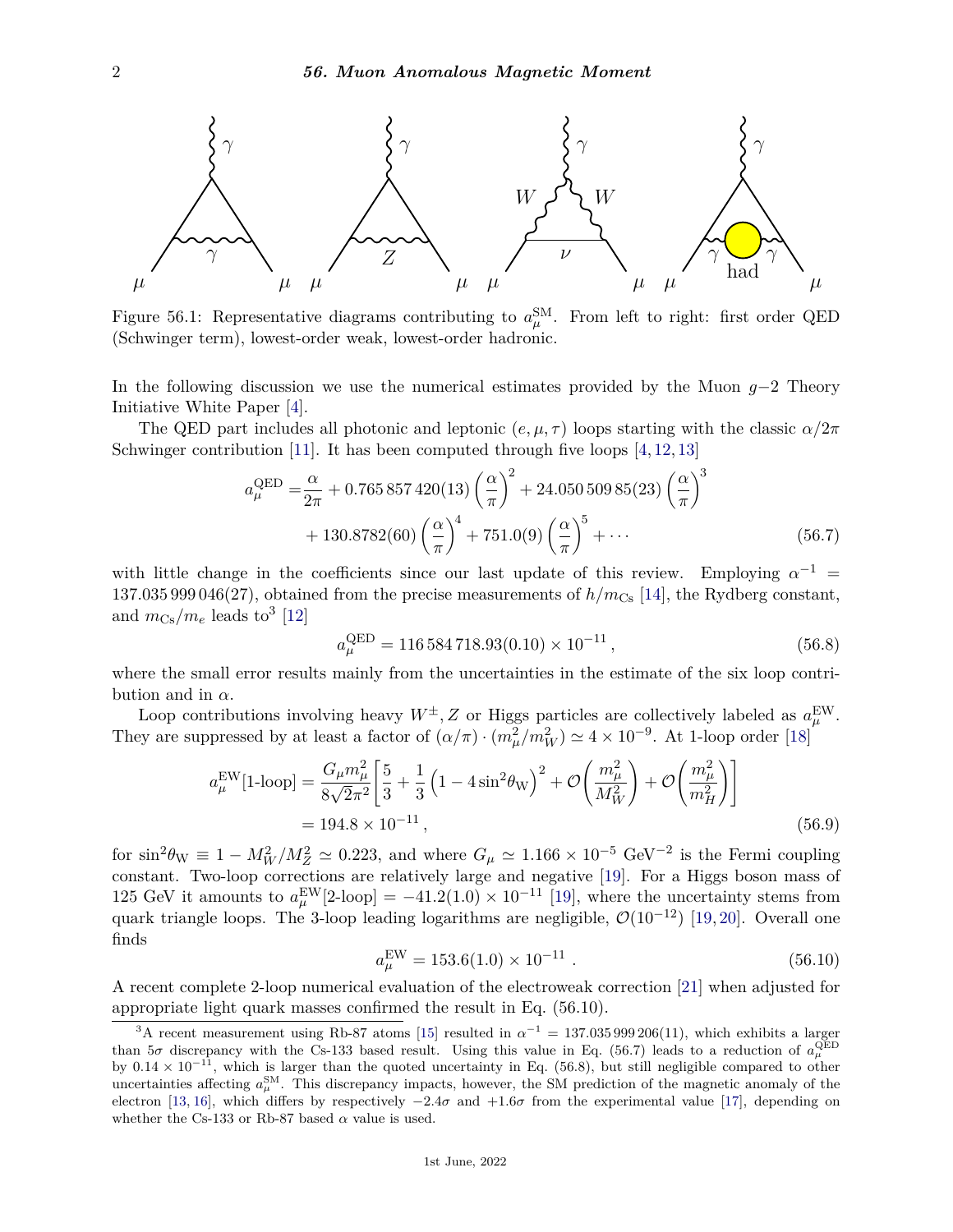Hadronic (quark and gluon) loop contributions to  $a_\mu^{\rm SM}$  give rise to its main uncertainty. One traditionally relies on a data-driven dispersion relation approach to evaluate the lowest-order  $\mathcal{O}(\alpha^2)$ hadronic vacuum polarization contribution  $a_{\mu}^{\text{Had}}[LO]$  from corresponding cross section measurements [\[22\]](#page-6-2)

$$
a_{\mu}^{\text{Had}}[\text{LO}] = \frac{1}{3} \left(\frac{\alpha}{\pi}\right)^2 \int_{m_{\pi}^2}^{\infty} ds \, \frac{K(s)}{s} R^{(0)}(s) \,, \tag{56.11}
$$

where  $K(s)$  is a QED kernel function [\[23\]](#page-6-3), and where  $R^{(0)}(s)$  denotes the ratio of the bare<sup>[4](#page-2-0)</sup> cross section for *e* +*e* <sup>−</sup> annihilation into hadrons to the pointlike muon-pair cross section at center-of-mass energy <sup>√</sup> *s*. The function *K*(*s*) ∼ 1*/s* in Eq. (56.11) emphasizes the low-energy part of the integral so that  $a_{\mu}^{\text{Had}}[\text{LO}]$  is dominated by the  $\rho(770) \to \pi^+\pi^-$  resonance.

The analysis of Eq. (56.11) results in the representative value [\[4,](#page-5-0) [24–](#page-6-4)[29\]](#page-6-5)

$$
a_{\mu}^{\text{Had}}[\text{LO}] = 6\,931(40) \times 10^{-11} \,, \tag{56.12}
$$

whose error is dominated by systematic uncertainties in the  $e^+e^- \rightarrow$  hadrons cross-section data, and also includes a small uncertainty due to perturbative QCD, which is used at intermediate and large energies in the dispersion integral to predict the contribution from the quark-antiquark continuum. The experimental precision is currently limited by a discrepancy between the most precise  $\pi^+\pi^-$  data from the BABAR and KLOE experiments [\[26,](#page-6-6) [28\]](#page-6-7).

Alternatively, one can use precise vector spectral functions from  $\tau \to \nu_{\tau}$  + hadrons decays [\[30\]](#page-6-8) that can be related to isovector  $e^+e^- \to$  hadrons cross sections by isospin symmetry. Analyses replaced  $e^+e^-$  data in the two-pion and four-pion channels by the corresponding isospin-transformed *τ* data, and applied isospin-violating corrections [\[31\]](#page-6-9). Owing to the progress in the precision of the  $e^+e^-$  data, the  $\tau$  data are now less precise and less reliable due to additional theoretical uncertainties, so that recent  $a_{\mu}^{\text{Had}}[\text{LO}]$  evaluations ignored them.

Progress has been achieved on the evaluation of  $a_{\mu}^{\text{Had}}[LO]$  using lattice QCD, which allows to directly compute the real part of the two-point correlation function without invoking the resonances occurring on the imaginary axis [\[32–](#page-6-10)[34\]](#page-6-11). The required sub-percent precision represents a challenge requiring to master systematic and extrapolation uncertainties. A combination of recent lattice QCD evaluations [\[35,](#page-6-12) [36\]](#page-6-13) gives [\[4\]](#page-5-0)

$$
a_{\mu}^{\text{Had}}[\text{LO}] = 7116(184) \times 10^{-11},\tag{56.13}
$$

with an uncertainty that is not yet competitive with the data-driven approach. Another recent lattice QCD calculation with much reduced uncertainty found [\[37\]](#page-6-14)

$$
a_{\mu}^{\text{Had}}[\text{LO}] = 7075(55) \times 10^{-11},\tag{56.14}
$$

whose error is dominated by systematic uncertainties. It exhibits a 2*.*1*σ* tension with the datadriven result, growing up to  $3.7\sigma$  for the modified observable  $a_{\mu,\text{win}}$  that has favourable properties for computation on the lattice<sup>[5](#page-2-1)</sup> [\[36,](#page-6-13) [37,](#page-6-14) [39\]](#page-6-15). Because of the complexity and challenges of such a calculation, it is critical that it is confronted with independent lattice results of comparable precision [\[36,](#page-6-13) [39,](#page-6-15) [40\]](#page-6-16).

<span id="page-2-0"></span><sup>&</sup>lt;sup>4</sup>The bare cross section is defined as the measured cross section corrected for initial-state radiation, electronvertex loop contributions and vacuum-polarization effects in the photon propagator. However, QED effects in the hadron vertex and final state, as photon radiation, are included.

<span id="page-2-1"></span><sup>&</sup>lt;sup>5</sup>A dispersive approach similar to that for  $a_\mu^{\text{Had}}$  [LO] is used to determine the hadronic contribution to the running of the electromagnetic fine structure constant at the *Z*-boson mass  $\Delta \alpha_{\text{had}}(m_Z)$ , which is a critical ingredient of the global electroweak fit. One may therfore ask if the goodness of that fit would break down were  $a_\mu^{\text{Had}}[LO]$  in Eq. (56.12) be brought in compatibility with the result (56.14). However, the difference in the relevant integration kernels (whereas 73% of the contribution to  $a_\mu^{\text{Had}}[\text{LO}]$  stems from the  $\pi^+\pi^-$  channel, it is only 13% in the case of  $\Delta\alpha_{\text{had}}(m_Z)$ ) allows to absorb large effects in  $a_\mu^{\text{Had}}[LO]$  without creating a significant tension in the electroweak fit. Detailed discussions are available in the literature [\[38\]](#page-6-17).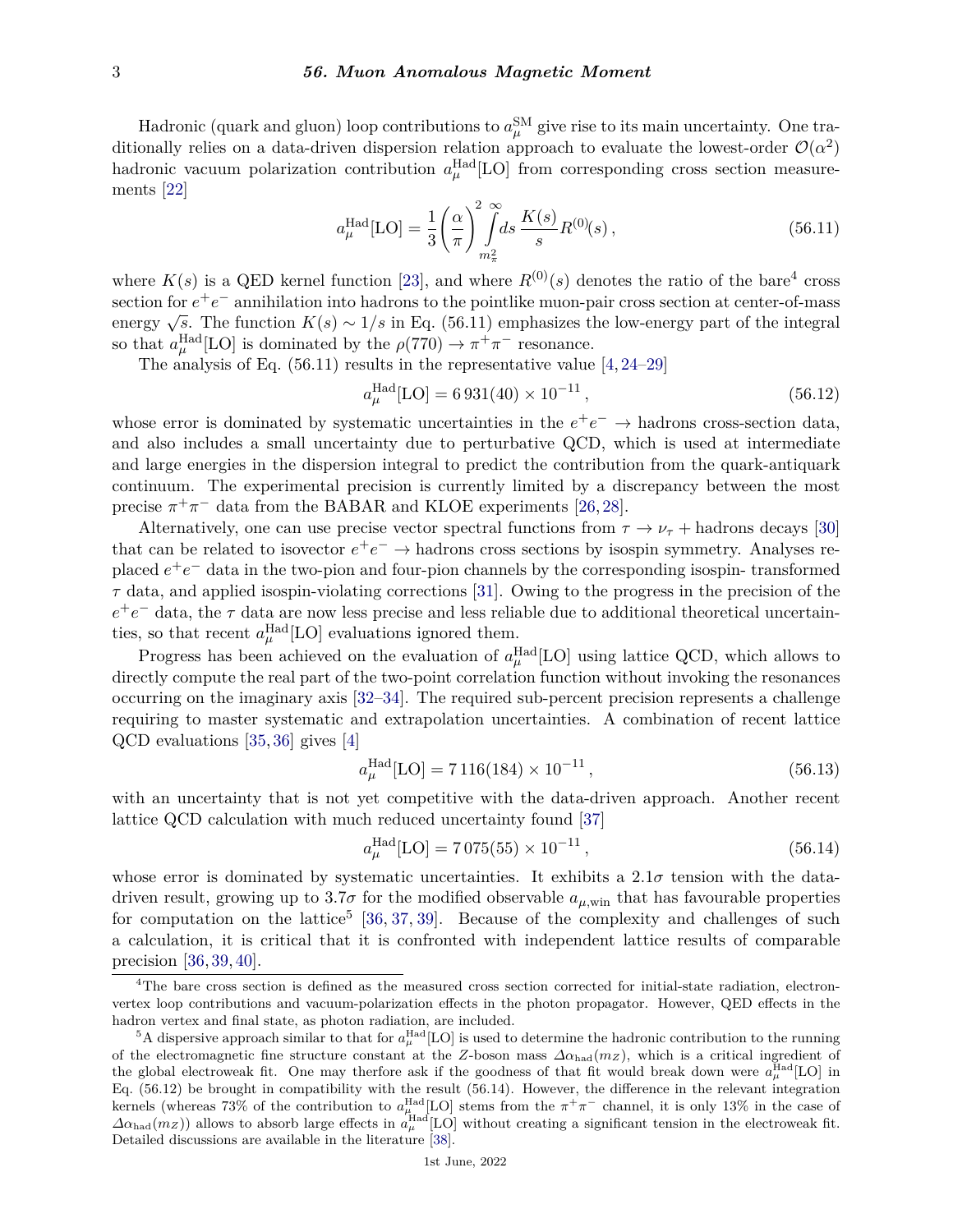## 4 *56. Muon Anomalous Magnetic Moment*

Higher order hadronic loop contributions are also obtained from dispersion relations using the same  $e^+e^- \to$  hadrons data but with different integration kernels [\[41\]](#page-6-18). Recent evaluations found  $a_{\mu}^{\text{Had},\text{Disp}}[\text{NLO}] = (-98.3 \pm 0.7) \times 10^{-11} [4, 29] \text{ and } a_{\mu}^{\text{Had},\text{Disp}}[\text{NNLO}] = (12.4 \pm 0.1) \times 10^{-11} [42].$  $a_{\mu}^{\text{Had},\text{Disp}}[\text{NLO}] = (-98.3 \pm 0.7) \times 10^{-11} [4, 29] \text{ and } a_{\mu}^{\text{Had},\text{Disp}}[\text{NNLO}] = (12.4 \pm 0.1) \times 10^{-11} [42].$  $a_{\mu}^{\text{Had},\text{Disp}}[\text{NLO}] = (-98.3 \pm 0.7) \times 10^{-11} [4, 29] \text{ and } a_{\mu}^{\text{Had},\text{Disp}}[\text{NNLO}] = (12.4 \pm 0.1) \times 10^{-11} [42].$  $a_{\mu}^{\text{Had},\text{Disp}}[\text{NLO}] = (-98.3 \pm 0.7) \times 10^{-11} [4, 29] \text{ and } a_{\mu}^{\text{Had},\text{Disp}}[\text{NNLO}] = (12.4 \pm 0.1) \times 10^{-11} [42].$  $a_{\mu}^{\text{Had},\text{Disp}}[\text{NLO}] = (-98.3 \pm 0.7) \times 10^{-11} [4, 29] \text{ and } a_{\mu}^{\text{Had},\text{Disp}}[\text{NNLO}] = (12.4 \pm 0.1) \times 10^{-11} [42].$  $a_{\mu}^{\text{Had},\text{Disp}}[\text{NLO}] = (-98.3 \pm 0.7) \times 10^{-11} [4, 29] \text{ and } a_{\mu}^{\text{Had},\text{Disp}}[\text{NNLO}] = (12.4 \pm 0.1) \times 10^{-11} [42].$  $a_{\mu}^{\text{Had},\text{Disp}}[\text{NLO}] = (-98.3 \pm 0.7) \times 10^{-11} [4, 29] \text{ and } a_{\mu}^{\text{Had},\text{Disp}}[\text{NNLO}] = (12.4 \pm 0.1) \times 10^{-11} [42].$ In the case of hadronic light-by-light scattering contributions, which enter at NLO, recent studies [\[3,](#page-5-16)[4,](#page-5-0)[43,](#page-6-20)[44\]](#page-7-0) based on short-distance QCD, dispersion relations and lattice QCD calculations lead to the improved prediction  $a_{\mu}^{\text{Had, LBL}}[NLO] = 92(18) \times 10^{-11}$  [\[4\]](#page-5-0).<sup>[6](#page-3-0)</sup> One thus finds for the sum of the three higher order hadronic terms

$$
a_{\mu}^{\text{Had}}[N(N)\text{LO}] = 6(18) \times 10^{-11},\tag{56.15}
$$

where the error is dominated by the hadronic light-by-light scattering uncertainty.

Adding Eqs. (56.8), (56.10), (56.12) and (56.15) gives the representative SM prediction

$$
a_{\mu}^{\text{SM}} = 116\,591\,810(1)(40)(18) \times 10^{-11} \,, \tag{56.16}
$$

whose errors are due to the electroweak, lowest-order hadronic, and higher-order hadronic contributions, respectively. The difference between experiment and theory

$$
\Delta a_{\mu} = a_{\mu}^{\exp} - a_{\mu}^{\rm SM} = 251(41)(43) \times 10^{-11}, \qquad (56.17)
$$

where the errors are from experiment and theory prediction (with all errors combined in quadrature, taking into account a small anticorrelation [\[4\]](#page-5-0) between the data-driven lowest and higher order contributions), represents an interesting but not yet conclusive discrepancy of  $4.2\sigma$ <sup>[7](#page-3-1)</sup>. The new FNAL measurement has increased the discrepancy with the SM prediction (56.16) from previously 3*.*7*σ*. Figure 56.2 represents the difference between experimental and predicted *a<sup>µ</sup>* values based on the most recent data-driven and lattice QCD based evaluations of  $a_{\mu}^{\text{Had}}[LO]$ .

A leading candidate explanation for the deviation observed in *∆a<sup>µ</sup>* has been supersymmetry particle loop contributions. Such a scenario is quite natural, since generically, supersymmetric models predict [\[1\]](#page-4-0) an additional contribution to  $a_{\mu}^{\text{SM}}$ 

$$
a_{\mu}^{\text{SUSY}} \simeq \pm 130 \times 10^{-11} \cdot \left(\frac{100 \text{ GeV}}{m_{\text{SUSY}}}\right)^2 \tan \beta, \qquad (56.18)
$$

where  $m_{\text{SUSY}}$  is a representative supersymmetric mass scale,  $\tan \beta \simeq 3-40$  a potential enhancement factor, and  $\pm 1$  corresponds to the sign of the  $\mu$  term in the supersymmetric Lagrangian. Supersymmetric particles in the mass range 100–500 GeV could be the source of the deviation  $\Delta a_\mu$ . If so, those particles should be directly observable at the Large Hadron Collider at CERN. So far, there is however no direct evidence in support of the supersymmetry interpretation.

New physics effects [\[1\]](#page-4-0) other than supersymmetry could also explain a non-vanishing *∆aµ*. A popular scenario involves the "dark photon", a relatively light hypothetical vector boson from the dark matter sector that couples to our world of particle physics through mixing with the ordinary photon [\[46–](#page-7-1)[48\]](#page-7-2). As a result, it couples to ordinary charged particles with strength  $\varepsilon \cdot e$  and gives rise to an additional muon magnetic anomaly contribution

$$
a_{\mu}^{\text{dark photon}} = \frac{\alpha}{2\pi} \varepsilon^2 F(m_V/m_\mu), \qquad (56.19)
$$

where  $F(x) = \int_0^1 2z(1-z)^2/[(1-z)^2 + x^2z] dz$ . For values of  $\varepsilon \sim 1-2 \times 10^{-3}$  and  $m_V \sim 10-100 \text{ MeV}$ , the dark photon, which was originally motivated by cosmology, can provide a viable solution to the

<span id="page-3-0"></span><sup>&</sup>lt;sup>6</sup>A very recent lattice QCD based calculation of  $a_{\mu}^{\text{Had},\text{LBL}}$  [NLO] [\[45\]](#page-7-3), not included in [\[4\]](#page-5-0), gives a consistent result with [\[4,](#page-5-0) [44\]](#page-7-0) using a different approach.

<span id="page-3-1"></span><sup>&</sup>lt;sup>7</sup>The probabilistic interpretation of the discrepancy requires caution due to the systematic nature of the  $a_\mu^{\text{SM}}$ uncertainty.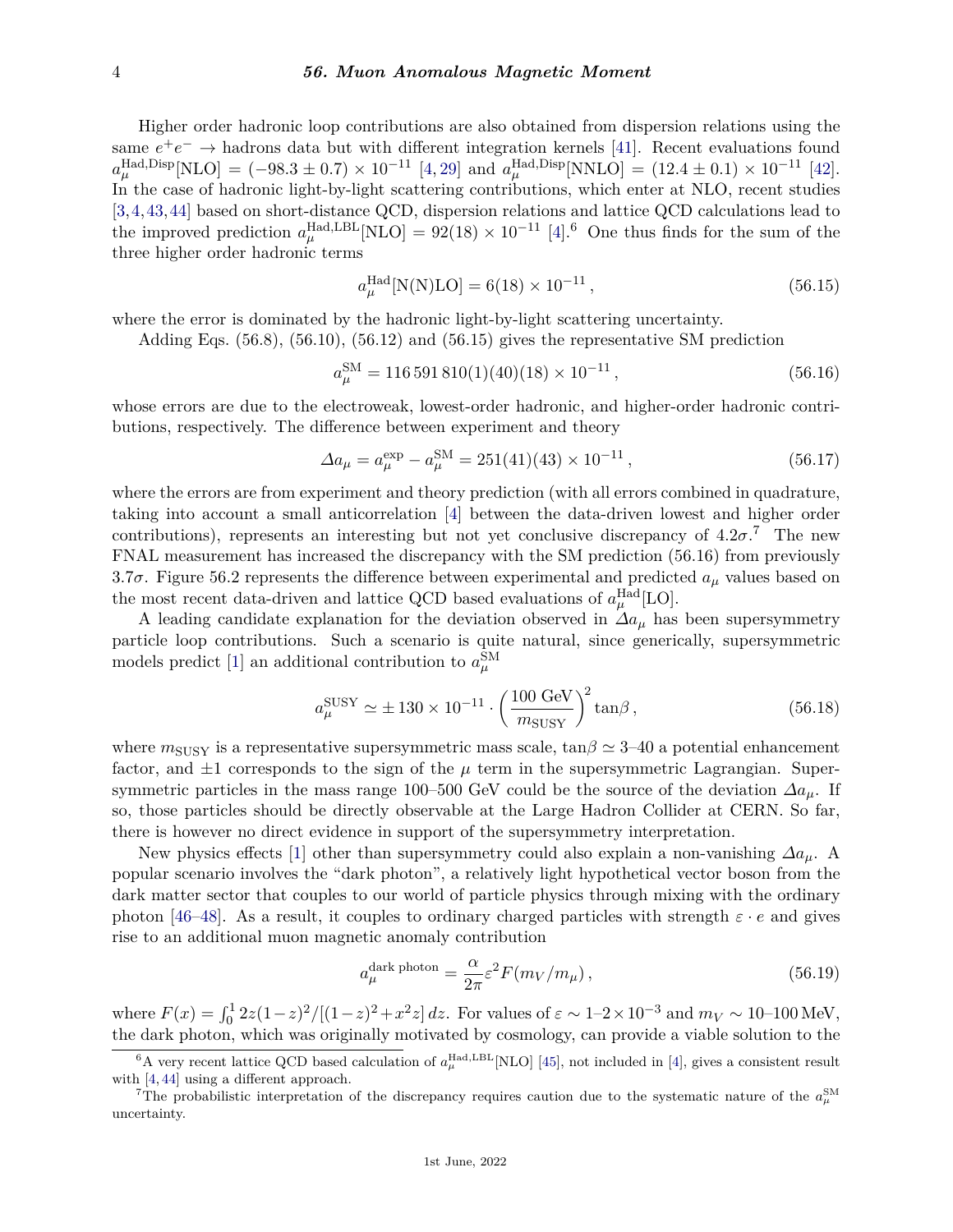

Figure 56.2: Compilation of recent results for  $a_{\mu}$  (in units of  $10^{-11}$ ), subtracted by the central value of the experimental average (56.3). The light blue vertical band indicates the total experimental uncertainty. The SM predictions shown differ only in the value used for the  $a_{\mu}^{\text{Had}}[\text{LO}]$  contribution. They are taken from: WP 2020 [\[4\]](#page-5-0) (Eq. (56.16), also indicated by the light grey vertical band), DHMZ 2019 [\[28\]](#page-6-7), KNT 2019 [\[29\]](#page-6-5), all three based on the data-driven (DD)  $a_\mu^{\rm Had}[\rm LO]$  evaluation, and the lattice QCD (LQ) based evaluations WP 2020 [\[4,](#page-5-0) [35,](#page-6-12) [36\]](#page-6-13) and BMW 2021 [\[37\]](#page-6-14). Note that the quoted errors in the figure do not include the uncertainty on the subtracted experimental value. To obtain for each theory calculation a result equivalent to Eq. (56.17), the errors from theory and experiment must be added in quadrature.

muon *g*−2 discrepancy. However, experimental constraints appear to rule out the simplest model in which the dark photon has equal couplings to electrons and muons and decays primarily to  $e^+e^$ pairs [\[49\]](#page-7-4) or invisible dark particles [\[50\]](#page-7-5) that give rise to missing event energy. One can expand the dark photon scenario into a more complete theory in which several new particles contribute to the muon *g*−2. Direct searches for a dark photon, therefore, continue to be well motivated, but with primary guidance coming from astrophysics [\[51\]](#page-7-6).

Recent popular solutions to the muon anomaly discrepancy have also focused on loop contributions induced by relatively light scalar or pseudo scalar particle appendages from physics beyond the SM [\[52,](#page-7-7) [53\]](#page-7-8).

## <span id="page-4-0"></span>*References*

- [1] A. Czarnecki and W. J. Marciano, [Phys. Rev. D](http://doi.org/10.1103/PhysRevD.64.013014) **64**[, 013014](http://doi.org/10.1103/PhysRevD.64.013014) (2001), [\[hep-ph/0102122\];](https://arxiv.org/abs/hep-ph/0102122) M. Davier and W. Marciano, [Ann. Rev. Nucl. Part. Sci.](http://doi.org/10.1146/annurev.nucl.54.070103.181204) **54**[, 115](http://doi.org/10.1146/annurev.nucl.54.070103.181204) (2004).
- <span id="page-4-1"></span>[2] J. P. Miller, E. de Rafael and B. Roberts, [Rept. Prog. Phys.](http://doi.org/10.1088/0034-4885/70/5/R03) **70**[, 795](http://doi.org/10.1088/0034-4885/70/5/R03) (2007), [\[hep-ph/0703049\];](https://arxiv.org/abs/hep-ph/0703049) F. Jegerlehner and A. Nyffeler, [Phys. Rept.](http://doi.org/10.1016/j.physrep.2009.04.003) **[477](http://doi.org/10.1016/j.physrep.2009.04.003)**, 1 (2009), [\[arXiv:0902.3360\];](https://arxiv.org/abs/0902.3360) J. P. Miller *et al.*,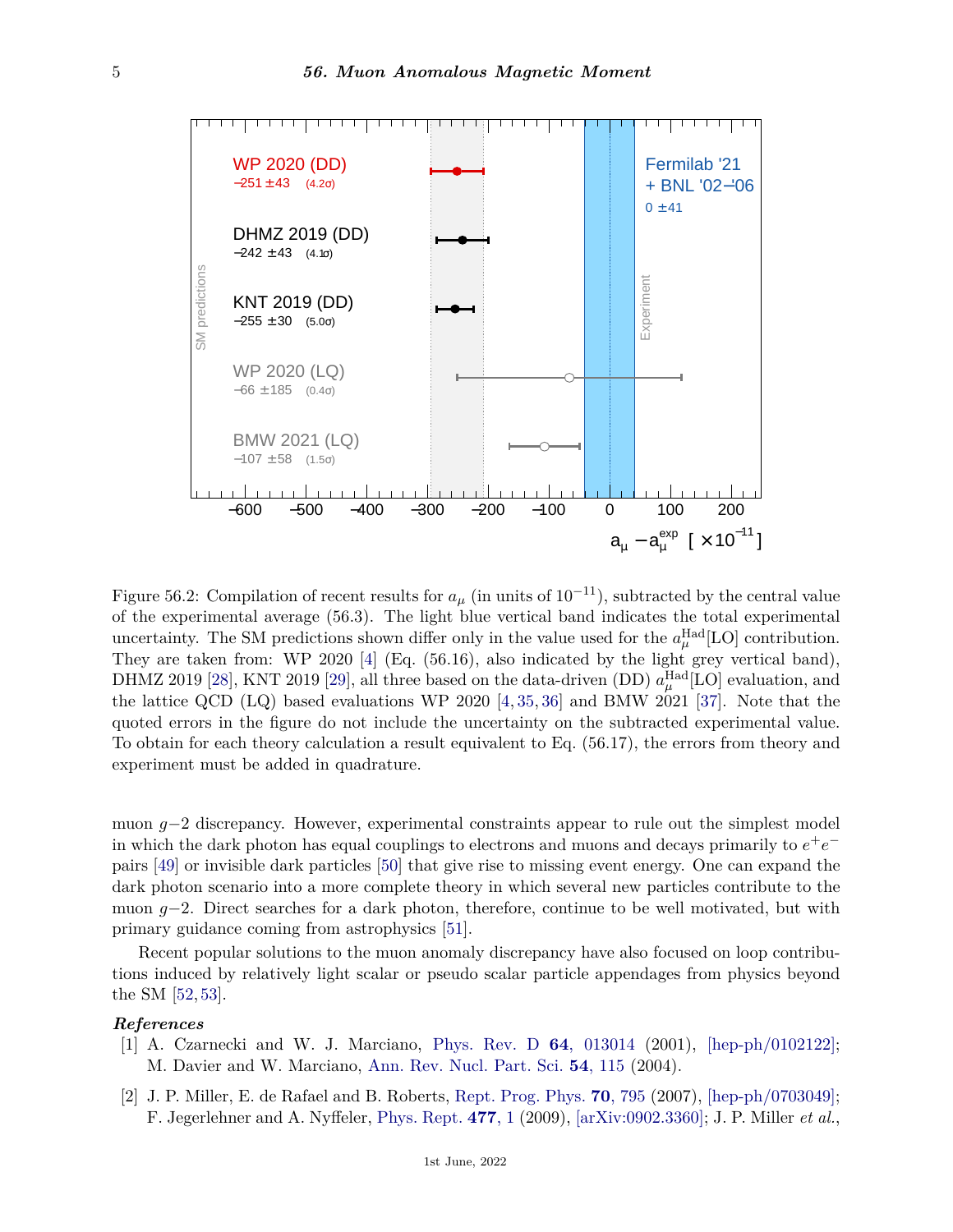[Ann. Rev. Nucl. Part. Sci.](http://doi.org/10.1146/annurev-nucl-031312-120340) **62**[, 237](http://doi.org/10.1146/annurev-nucl-031312-120340) (2012).

- <span id="page-5-16"></span>[3] F. Jegerlehner, [Springer Tracts Mod. Phys.](http://doi.org/10.1007/978-3-319-63577-4) **[274](http://doi.org/10.1007/978-3-319-63577-4)**, 1 (2017).
- <span id="page-5-0"></span>[4] T. Aoyama *et al.*, [Phys. Rept.](http://doi.org/10.1016/j.physrep.2020.07.006) **[887](http://doi.org/10.1016/j.physrep.2020.07.006)**, 1 (2020), [\[arXiv:2006.04822\].](https://arxiv.org/abs/2006.04822)
- <span id="page-5-2"></span>[5] P. J. Mohr, D. B. Newell and B. N. Taylor, [Rev. Mod. Phys.](http://doi.org/10.1103/RevModPhys.88.035009) **88**[, 3, 035009](http://doi.org/10.1103/RevModPhys.88.035009) (2016), [\[arXiv:1507.07956\].](https://arxiv.org/abs/1507.07956)
- <span id="page-5-1"></span>[6] G. Bennett *et al.* (Muon g-2), [Phys. Rev. Lett.](http://doi.org/10.1103/PhysRevLett.89.101804) **89**[, 101804](http://doi.org/10.1103/PhysRevLett.89.101804) (2002), [Erratum: Phys.Rev.Lett. 89, 129903 (2002)], [\[hep-ex/0208001\];](https://arxiv.org/abs/hep-ex/0208001) G. Bennett *et al.* (Muon g-2), [Phys. Rev. Lett.](http://doi.org/10.1103/PhysRevLett.92.161802) **[92](http://doi.org/10.1103/PhysRevLett.92.161802)**, [161802](http://doi.org/10.1103/PhysRevLett.92.161802) (2004), [\[hep-ex/0401008\];](https://arxiv.org/abs/hep-ex/0401008) G. Bennett *et al.* (Muon g-2), [Phys. Rev. D](http://doi.org/10.1103/PhysRevD.73.072003) **73**[, 072003](http://doi.org/10.1103/PhysRevD.73.072003) (2006), [\[hep-ex/0602035\].](https://arxiv.org/abs/hep-ex/0602035)
- <span id="page-5-3"></span>[7] J. Bailey *et al.* (CERN-Mainz-Daresbury), [Nucl. Phys. B](http://doi.org/10.1016/0550-3213(79)90292-X) **[150](http://doi.org/10.1016/0550-3213(79)90292-X)**, 1 (1979).
- <span id="page-5-4"></span>[8] J. Grange *et al.* (Muon g-2) (2015), [\[arXiv:1501.06858\].](https://arxiv.org/abs/1501.06858)
- <span id="page-5-5"></span>[9] B. Abi *et al.* (Muon g-2), [Phys. Rev. Lett.](http://doi.org/10.1103/PhysRevLett.126.141801) **126**[, 14, 141801](http://doi.org/10.1103/PhysRevLett.126.141801) (2021), [\[arXiv:2104.03281\].](https://arxiv.org/abs/2104.03281)
- <span id="page-5-7"></span><span id="page-5-6"></span>[10] M. Abe *et al.*, [PTEP](http://doi.org/10.1093/ptep/ptz030) **2019**[, 5, 053C02](http://doi.org/10.1093/ptep/ptz030) (2019), [\[arXiv:1901.03047\].](https://arxiv.org/abs/1901.03047)
- <span id="page-5-8"></span>[11] J. S. Schwinger, [Phys. Rev.](http://doi.org/10.1103/PhysRev.73.416) **73**[, 416](http://doi.org/10.1103/PhysRev.73.416) (1948).
- [12] T. Aoyama *et al.*, [Phys. Rev. Lett.](http://doi.org/10.1103/PhysRevLett.109.111808) **109**[, 111808](http://doi.org/10.1103/PhysRevLett.109.111808) (2012), [\[arXiv:1205.5370\];](https://arxiv.org/abs/1205.5370) T. Aoyama *et al.*, [Phys. Rev. Lett.](http://doi.org/10.1103/PhysRevLett.109.111807) **109**[, 111807](http://doi.org/10.1103/PhysRevLett.109.111807) (2012), [\[arXiv:1205.5368\];](https://arxiv.org/abs/1205.5368) T. Kinoshita and M. Nio, [Phys. Rev. D](http://doi.org/10.1103/PhysRevD.73.013003) **73**[, 013003](http://doi.org/10.1103/PhysRevD.73.013003) (2006), [\[hep-ph/0507249\];](https://arxiv.org/abs/hep-ph/0507249) T. Aoyama *et al.*, [Phys. Rev. Lett.](http://doi.org/10.1103/PhysRevLett.99.110406) **99**[, 110406](http://doi.org/10.1103/PhysRevLett.99.110406) (2007), [\[arXiv:0706.3496\];](https://arxiv.org/abs/0706.3496) T. Kinoshita and M. Nio, [Phys. Rev. D](http://doi.org/10.1103/PhysRevD.70.113001) **70**[, 113001](http://doi.org/10.1103/PhysRevD.70.113001) (2004), [\[hep-ph/0402206\];](https://arxiv.org/abs/hep-ph/0402206) T. Kinoshita, [Nucl. Phys. B Proc. Suppl.](http://doi.org/10.1016/j.nuclphysbps.2005.02.029) **144**[, 206](http://doi.org/10.1016/j.nuclphysbps.2005.02.029) (2005); T. Kinoshita and M. Nio, [Phys. Rev. D](http://doi.org/10.1103/PhysRevD.73.053007) **73**[, 053007](http://doi.org/10.1103/PhysRevD.73.053007) (2006), [\[hep-ph/0512330\];](https://arxiv.org/abs/hep-ph/0512330) S. Laporta, [Phys.](http://doi.org/10.1016/j.physletb.2017.06.056) [Lett. B](http://doi.org/10.1016/j.physletb.2017.06.056) **772**[, 232](http://doi.org/10.1016/j.physletb.2017.06.056) (2017), [\[arXiv:1704.06996\];](https://arxiv.org/abs/1704.06996) A. Kurz *et al.*, [Phys. Rev. D](http://doi.org/10.1103/PhysRevD.93.053017) **93**[, 5, 053017](http://doi.org/10.1103/PhysRevD.93.053017) (2016), [\[arXiv:1602.02785\];](https://arxiv.org/abs/1602.02785) A. Kataev, in "12th Lomonosov Conference on Elementary Particle Physics," 345–349 (2006), [\[hep-ph/0602098\];](https://arxiv.org/abs/hep-ph/0602098) M. Passera, [J. Phys. G](http://doi.org/10.1088/0954-3899/31/5/R01) **31**[, R75](http://doi.org/10.1088/0954-3899/31/5/R01) (2005), [\[hep-ph/0411168\].](https://arxiv.org/abs/hep-ph/0411168)
- <span id="page-5-9"></span>[13] T. Aoyama, T. Kinoshita and M. Nio, [Atoms](http://doi.org/10.3390/atoms7010028) **7**[, 1, 28](http://doi.org/10.3390/atoms7010028) (2019).
- <span id="page-5-10"></span>[14] R. H. Parker *et al.*, [Science](http://doi.org/10.1126/science.aap7706) **360**[, 191](http://doi.org/10.1126/science.aap7706) (2018), [\[arXiv:1812.04130\].](https://arxiv.org/abs/1812.04130)
- <span id="page-5-13"></span>[15] L. Morel *et al.*, [Nature](http://doi.org/10.1038/s41586-020-2964-7) **588**[, 7836, 61](http://doi.org/10.1038/s41586-020-2964-7) (2020).
- <span id="page-5-14"></span>[16] T. Aoyama *et al.*, [Phys. Rev. D](http://doi.org/10.1103/PhysRevD.91.033006) **91**[, 3, 033006](http://doi.org/10.1103/PhysRevD.91.033006) (2015), [Erratum: Phys.Rev.D 96, 019901 (2017)], [\[arXiv:1412.8284\].](https://arxiv.org/abs/1412.8284)
- <span id="page-5-15"></span>[17] D. Hanneke, S. Fogwell and G. Gabrielse, [Phys. Rev. Lett.](http://doi.org/10.1103/PhysRevLett.100.120801) **100**[, 120801](http://doi.org/10.1103/PhysRevLett.100.120801) (2008), [\[arXiv:0801.1134\];](https://arxiv.org/abs/0801.1134) D. Hanneke, S. F. Hoogerheide and G. Gabrielse, [Phys. Rev. A](http://doi.org/10.1103/PhysRevA.83.052122) **83**[, 052122](http://doi.org/10.1103/PhysRevA.83.052122) (2011), [\[arXiv:1009.4831\].](https://arxiv.org/abs/1009.4831)
- <span id="page-5-11"></span>[18] R. Jackiw and S. Weinberg, [Phys. Rev. D](http://doi.org/10.1103/PhysRevD.5.2396) **5**[, 2396](http://doi.org/10.1103/PhysRevD.5.2396) (1972); G. Altarelli, N. Cabibbo and L. Maiani, [Phys. Lett. B](http://doi.org/10.1016/0370-2693(72)90833-7) **40**[, 415](http://doi.org/10.1016/0370-2693(72)90833-7) (1972); I. Bars and M. Yoshimura, [Phys. Rev. D](http://doi.org/10.1103/PhysRevD.6.374) **6**[, 374](http://doi.org/10.1103/PhysRevD.6.374) (1972); K. Fujikawa, B. Lee and A. Sanda, [Phys. Rev. D](http://doi.org/10.1103/PhysRevD.6.2923) **6**[, 2923](http://doi.org/10.1103/PhysRevD.6.2923) (1972).
- <span id="page-5-12"></span>[19] C. Gnendiger, D. Stöckinger and H. Stöckinger-Kim, [Phys. Rev. D](http://doi.org/10.1103/PhysRevD.88.053005) **88**[, 053005](http://doi.org/10.1103/PhysRevD.88.053005) (2013), [\[arXiv:1306.5546\];](https://arxiv.org/abs/1306.5546) A. Czarnecki, W. J. Marciano and A. Vainshtein, [Phys. Rev. D](http://doi.org/10.1103/PhysRevD.67.073006) **[67](http://doi.org/10.1103/PhysRevD.67.073006)**, [073006](http://doi.org/10.1103/PhysRevD.67.073006) (2003), [Erratum: Phys.Rev.D 73, 119901 (2006)], [\[hep-ph/0212229\];](https://arxiv.org/abs/hep-ph/0212229) S. Heinemeyer, D. Stockinger and G. Weiglein, [Nucl. Phys. B](http://doi.org/10.1016/j.nuclphysb.2004.08.014) **699**[, 103](http://doi.org/10.1016/j.nuclphysb.2004.08.014) (2004), [\[hep-ph/0405255\];](https://arxiv.org/abs/hep-ph/0405255) T. Gribouk and A. Czarnecki, [Phys. Rev. D](http://doi.org/10.1103/PhysRevD.72.053016) **72**[, 053016](http://doi.org/10.1103/PhysRevD.72.053016) (2005), [\[hep-ph/0509205\];](https://arxiv.org/abs/hep-ph/0509205) A. Czarnecki, B. Krause and W. J. Marciano, [Phys. Rev. Lett.](http://doi.org/10.1103/PhysRevLett.76.3267) **76**[, 3267](http://doi.org/10.1103/PhysRevLett.76.3267) (1996), [\[hep-ph/9512369\];](https://arxiv.org/abs/hep-ph/9512369) A. Czarnecki, B. Krause and W. J. Marciano, [Phys. Rev. D](http://doi.org/10.1103/PhysRevD.52.R2619) **52**[, 2619](http://doi.org/10.1103/PhysRevD.52.R2619) (1995), [\[hep-ph/9506256\];](https://arxiv.org/abs/hep-ph/9506256) S. Peris, M. Perrottet and E. de Rafael, [Phys. Lett. B](http://doi.org/10.1016/0370-2693(95)00768-G) **355**[, 523](http://doi.org/10.1016/0370-2693(95)00768-G) (1995), [\[hep-ph/9505405\];](https://arxiv.org/abs/hep-ph/9505405) T. Kukhto *et al.*, [Nucl. Phys. B](http://doi.org/10.1016/0550-3213(92)90687-7) **371**[, 567](http://doi.org/10.1016/0550-3213(92)90687-7) (1992).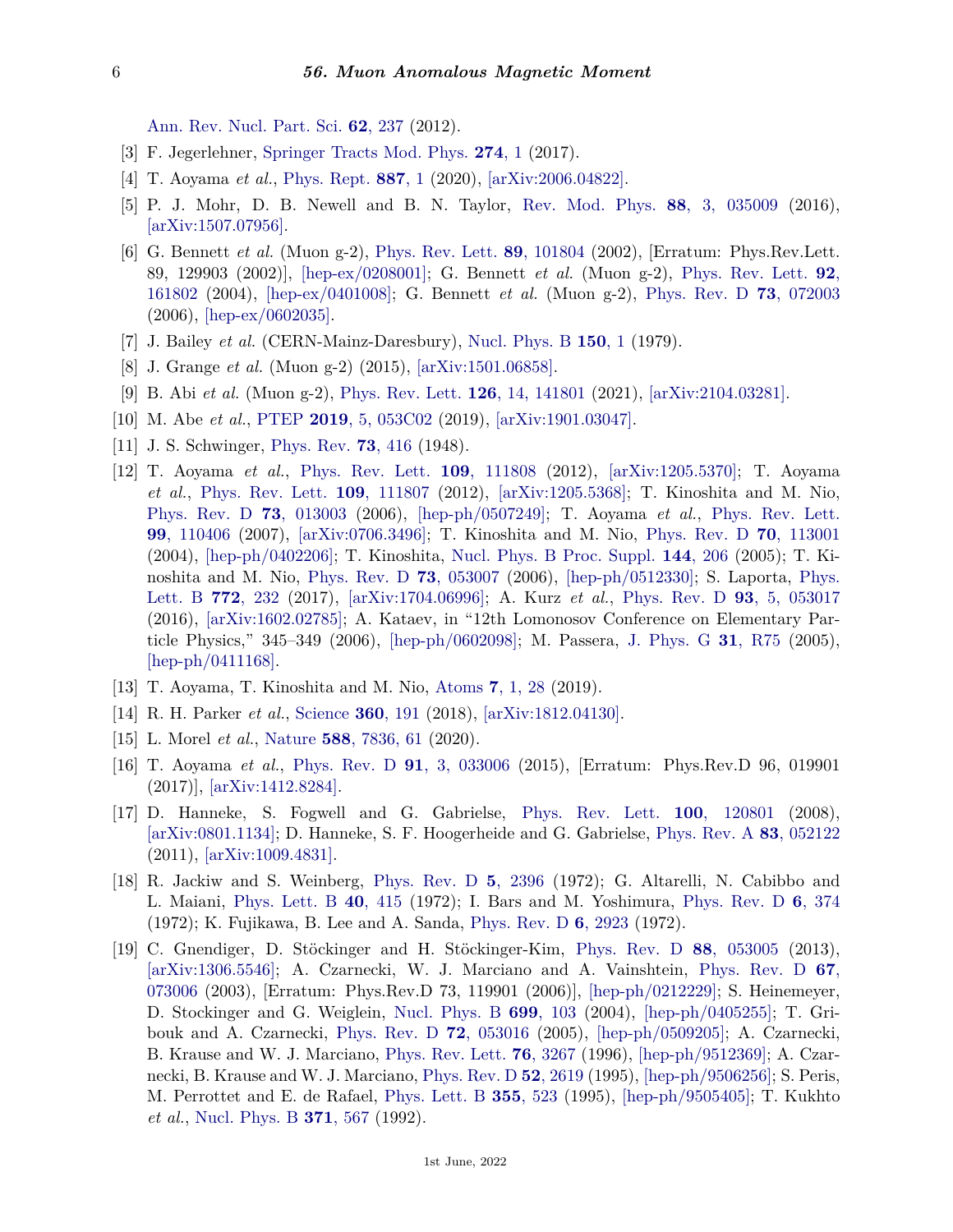- <span id="page-6-0"></span>[20] G. Degrassi and G. Giudice, [Phys. Rev. D](http://doi.org/10.1103/PhysRevD.58.053007) **58**[, 053007](http://doi.org/10.1103/PhysRevD.58.053007) (1998), [\[hep-ph/9803384\].](https://arxiv.org/abs/hep-ph/9803384)
- <span id="page-6-1"></span>[21] T. Ishikawa, N. Nakazawa and Y. Yasui, [Phys. Rev. D](http://doi.org/10.1103/PhysRevD.99.073004) **99**[, 7, 073004](http://doi.org/10.1103/PhysRevD.99.073004) (2019), [\[arXiv:1810.13445\].](https://arxiv.org/abs/1810.13445)
- <span id="page-6-2"></span>[22] C. Bouchiat and L. Michel, [J. Phys. Radium](http://doi.org/10.1051/jphysrad:01961002202012101) **22**[, 2, 121](http://doi.org/10.1051/jphysrad:01961002202012101) (1961); M. Gourdin and E. De Rafael, [Nucl. Phys. B](http://doi.org/10.1016/0550-3213(69)90333-2) **10**[, 667](http://doi.org/10.1016/0550-3213(69)90333-2) (1969).
- <span id="page-6-3"></span>[23] S. J. Brodsky and E. De Rafael, [Phys. Rev.](http://doi.org/10.1103/PhysRev.168.1620) **168**[, 1620](http://doi.org/10.1103/PhysRev.168.1620) (1968).
- <span id="page-6-4"></span>[24] M. Davier *et al.*, [Eur. Phys. J.](http://doi.org/10.1140/epjc/s10052-017-5161-6) **C77**[, 12, 827](http://doi.org/10.1140/epjc/s10052-017-5161-6) (2017), [\[arXiv:1706.09436\].](https://arxiv.org/abs/1706.09436)
- [25] A. Keshavarzi, D. Nomura and T. Teubner, [Phys. Rev. D](http://doi.org/10.1103/PhysRevD.97.114025) **97**[, 11, 114025](http://doi.org/10.1103/PhysRevD.97.114025) (2018), [\[arXiv:1802.02995\].](https://arxiv.org/abs/1802.02995)
- <span id="page-6-6"></span>[26] G. Colangelo, M. Hoferichter and P. Stoffer, [JHEP](http://doi.org/10.1007/JHEP02(2019)006) **02**[, 006](http://doi.org/10.1007/JHEP02(2019)006) (2019), [\[arXiv:1810.00007\].](https://arxiv.org/abs/1810.00007)
- [27] M. Hoferichter, B.-L. Hoid and B. Kubis, [JHEP](http://doi.org/10.1007/JHEP08(2019)137) **08**[, 137](http://doi.org/10.1007/JHEP08(2019)137) (2019), [\[arXiv:1907.01556\].](https://arxiv.org/abs/1907.01556)
- <span id="page-6-7"></span>[28] M. Davier *et al.*, [Eur. Phys. J. C](http://doi.org/10.1140/epjc/s10052-020-7792-2) **80**[, 3, 241](http://doi.org/10.1140/epjc/s10052-020-7792-2) (2020), [Erratum: Eur.Phys.J.C 80, 410 (2020)], [\[arXiv:1908.00921\].](https://arxiv.org/abs/1908.00921)
- <span id="page-6-5"></span>[29] A. Keshavarzi, D. Nomura and T. Teubner, [Phys. Rev. D](http://doi.org/10.1103/PhysRevD.101.014029) **101**[, 1, 014029](http://doi.org/10.1103/PhysRevD.101.014029) (2020), [\[arXiv:1911.00367\].](https://arxiv.org/abs/1911.00367)
- <span id="page-6-8"></span>[30] R. Alemany, M. Davier and A. Hocker, [Eur. Phys. J. C](http://doi.org/10.1007/s100520050127) **2**[, 123](http://doi.org/10.1007/s100520050127) (1998), [\[hep-ph/9703220\].](https://arxiv.org/abs/hep-ph/9703220)
- <span id="page-6-9"></span>[31] M. Davier *et al.*, [Eur. Phys. J. C](http://doi.org/10.1140/epjc/s10052-012-1874-8) **71**[, 1515](http://doi.org/10.1140/epjc/s10052-012-1874-8) (2011), [Erratum: Eur.Phys.J.C 72, 1874 (2012)], [\[arXiv:1010.4180\].](https://arxiv.org/abs/1010.4180)
- <span id="page-6-10"></span>[32] T. Blum, [Phys. Rev. Lett.](http://doi.org/10.1103/PhysRevLett.91.052001) **91**[, 052001](http://doi.org/10.1103/PhysRevLett.91.052001) (2003), [\[hep-lat/0212018\].](https://arxiv.org/abs/hep-lat/0212018)
- [33] D. Bernecker and H. B. Meyer, [Eur. Phys. J. A](http://doi.org/10.1140/epja/i2011-11148-6) **47**[, 148](http://doi.org/10.1140/epja/i2011-11148-6) (2011), [\[arXiv:1107.4388\].](https://arxiv.org/abs/1107.4388)
- <span id="page-6-11"></span>[34] W. A. Bardeen, R. Gastmans and B. E. Lautrup, [Nucl. Phys. B](http://doi.org/10.1016/0550-3213(72)90218-0) **46**[, 319](http://doi.org/10.1016/0550-3213(72)90218-0) (1972).
- <span id="page-6-12"></span>[35] B. Chakraborty *et al.* (Fermilab Lattice, LATTICE-HPQCD, MILC), [Phys. Rev. Lett.](http://doi.org/10.1103/PhysRevLett.120.152001) **120**[, 15,](http://doi.org/10.1103/PhysRevLett.120.152001) [152001](http://doi.org/10.1103/PhysRevLett.120.152001) (2018), [\[arXiv:1710.11212\];](https://arxiv.org/abs/1710.11212) S. Borsanyi *et al.* (Budapest-Marseille-Wuppertal), [Phys.](http://doi.org/10.1103/PhysRevLett.121.022002) [Rev. Lett.](http://doi.org/10.1103/PhysRevLett.121.022002) **121**[, 2, 022002](http://doi.org/10.1103/PhysRevLett.121.022002) (2018), [\[arXiv:1711.04980\];](https://arxiv.org/abs/1711.04980) T. Blum *et al.* (RBC, UKQCD), [Phys.](http://doi.org/10.1103/PhysRevLett.121.022003) [Rev. Lett.](http://doi.org/10.1103/PhysRevLett.121.022003) **121**[, 2, 022003](http://doi.org/10.1103/PhysRevLett.121.022003) (2018), [\[arXiv:1801.07224\];](https://arxiv.org/abs/1801.07224) D. Giusti *et al.* (ETM), [Phys. Rev.](http://doi.org/10.1103/PhysRevD.99.114502) **[D99](http://doi.org/10.1103/PhysRevD.99.114502)**, [11, 114502](http://doi.org/10.1103/PhysRevD.99.114502) (2019), [\[arXiv:1901.10462\];](https://arxiv.org/abs/1901.10462) E. Shintani and Y. Kuramashi, [Phys. Rev.](http://doi.org/10.1103/PhysRevD.100.034517) **[D100](http://doi.org/10.1103/PhysRevD.100.034517)**, [3, 034517](http://doi.org/10.1103/PhysRevD.100.034517) (2019), [\[arXiv:1902.00885\];](https://arxiv.org/abs/1902.00885) C. T. H. Davies *et al.* (Fermilab Lattice, LATTICE-HPQCD, MILC), [Phys. Rev.](http://doi.org/10.1103/PhysRevD.101.034512) **D101**[, 3, 034512](http://doi.org/10.1103/PhysRevD.101.034512) (2020), [\[arXiv:1902.04223\];](https://arxiv.org/abs/1902.04223) A. Gérardin *et al.*, [Phys. Rev.](http://doi.org/10.1103/PhysRevD.100.014510) **D100**[, 1, 014510](http://doi.org/10.1103/PhysRevD.100.014510) (2019), [\[arXiv:1904.03120\].](https://arxiv.org/abs/1904.03120)
- <span id="page-6-13"></span>[36] C. Aubin *et al.*, [Phys. Rev.](http://doi.org/10.1103/PhysRevD.101.014503) **D101**[, 1, 014503](http://doi.org/10.1103/PhysRevD.101.014503) (2020), [\[arXiv:1905.09307\];](https://arxiv.org/abs/1905.09307) D. Giusti and S. Simula, [PoS](http://doi.org/10.22323/1.363.0104) **[LATTICE2019](http://doi.org/10.22323/1.363.0104)**, 104 (2019), [\[arXiv:1910.03874\].](https://arxiv.org/abs/1910.03874)
- <span id="page-6-14"></span>[37] S. Borsanyi *et al.*, [Nature](http://doi.org/10.1038/s41586-021-03418-1) **593**[, 7857, 51](http://doi.org/10.1038/s41586-021-03418-1) (2021), [\[arXiv:2002.12347\].](https://arxiv.org/abs/2002.12347)
- <span id="page-6-17"></span>[38] A. Crivellin *et al.*, [Phys. Rev. Lett.](http://doi.org/10.1103/PhysRevLett.125.091801) **125**[, 9, 091801](http://doi.org/10.1103/PhysRevLett.125.091801) (2020), [\[arXiv:2003.04886\];](https://arxiv.org/abs/2003.04886) A. Keshavarzi *et al.*, [Phys. Rev. D](http://doi.org/10.1103/PhysRevD.102.033002) **102**[, 3, 033002](http://doi.org/10.1103/PhysRevD.102.033002) (2020), [\[arXiv:2006.12666\];](https://arxiv.org/abs/2006.12666) E. de Rafael, [Phys. Rev. D](http://doi.org/10.1103/PhysRevD.102.056025) **102**[, 5, 056025](http://doi.org/10.1103/PhysRevD.102.056025) (2020), [\[arXiv:2006.13880\];](https://arxiv.org/abs/2006.13880) B. Malaescu and M. Schott, [Eur. Phys. J. C](http://doi.org/10.1140/epjc/s10052-021-08848-9) **81**[, 1,](http://doi.org/10.1140/epjc/s10052-021-08848-9) [46](http://doi.org/10.1140/epjc/s10052-021-08848-9) (2021), [\[arXiv:2008.08107\];](https://arxiv.org/abs/2008.08107) G. Colangelo, M. Hoferichter and P. Stoffer, [Phys. Lett. B](http://doi.org/10.1016/j.physletb.2021.136073) **[814](http://doi.org/10.1016/j.physletb.2021.136073)**, [136073](http://doi.org/10.1016/j.physletb.2021.136073) (2021), [\[arXiv:2010.07943\].](https://arxiv.org/abs/2010.07943)
- <span id="page-6-15"></span>[39] T. Blum *et al.* (RBC, UKQCD), [Phys. Rev. Lett.](http://doi.org/10.1103/PhysRevLett.121.022003) **121**[, 2, 022003](http://doi.org/10.1103/PhysRevLett.121.022003) (2018), [\[arXiv:1801.07224\].](https://arxiv.org/abs/1801.07224)
- <span id="page-6-16"></span>[40] C. Lehner and A. S. Meyer, [Phys. Rev. D](http://doi.org/10.1103/PhysRevD.101.074515) **101**[, 074515](http://doi.org/10.1103/PhysRevD.101.074515) (2020), [\[arXiv:2003.04177\].](https://arxiv.org/abs/2003.04177)
- <span id="page-6-18"></span>[41] B. Krause, [Phys. Lett. B](http://doi.org/10.1016/S0370-2693(96)01346-9) **390**[, 392](http://doi.org/10.1016/S0370-2693(96)01346-9) (1997), [\[hep-ph/9607259\].](https://arxiv.org/abs/hep-ph/9607259)
- <span id="page-6-19"></span>[42] A. Kurz *et al.*, [Phys. Lett. B](http://doi.org/10.1016/j.physletb.2014.05.043) **734**[, 144](http://doi.org/10.1016/j.physletb.2014.05.043) (2014), [\[arXiv:1403.6400\].](https://arxiv.org/abs/1403.6400)
- <span id="page-6-20"></span>[43] K. Melnikov and A. Vainshtein, [Phys. Rev.](http://doi.org/10.1103/PhysRevD.70.113006) **D70**[, 113006](http://doi.org/10.1103/PhysRevD.70.113006) (2004), [\[hep-ph/0312226\];](https://arxiv.org/abs/hep-ph/0312226) P. Masjuan and P. Sánchez-Puertas, [Phys. Rev.](http://doi.org/10.1103/PhysRevD.95.054026) **D95**[, 5, 054026](http://doi.org/10.1103/PhysRevD.95.054026) (2017), [\[arXiv:1701.05829\];](https://arxiv.org/abs/1701.05829) G. Colangelo *et al.*, [JHEP](http://doi.org/10.1007/JHEP04(2017)161) **04**[, 161](http://doi.org/10.1007/JHEP04(2017)161) (2017), [\[arXiv:1702.07347\];](https://arxiv.org/abs/1702.07347) M. Hoferichter *et al.*, [JHEP](http://doi.org/10.1007/JHEP10(2018)141) **10**[, 141](http://doi.org/10.1007/JHEP10(2018)141)